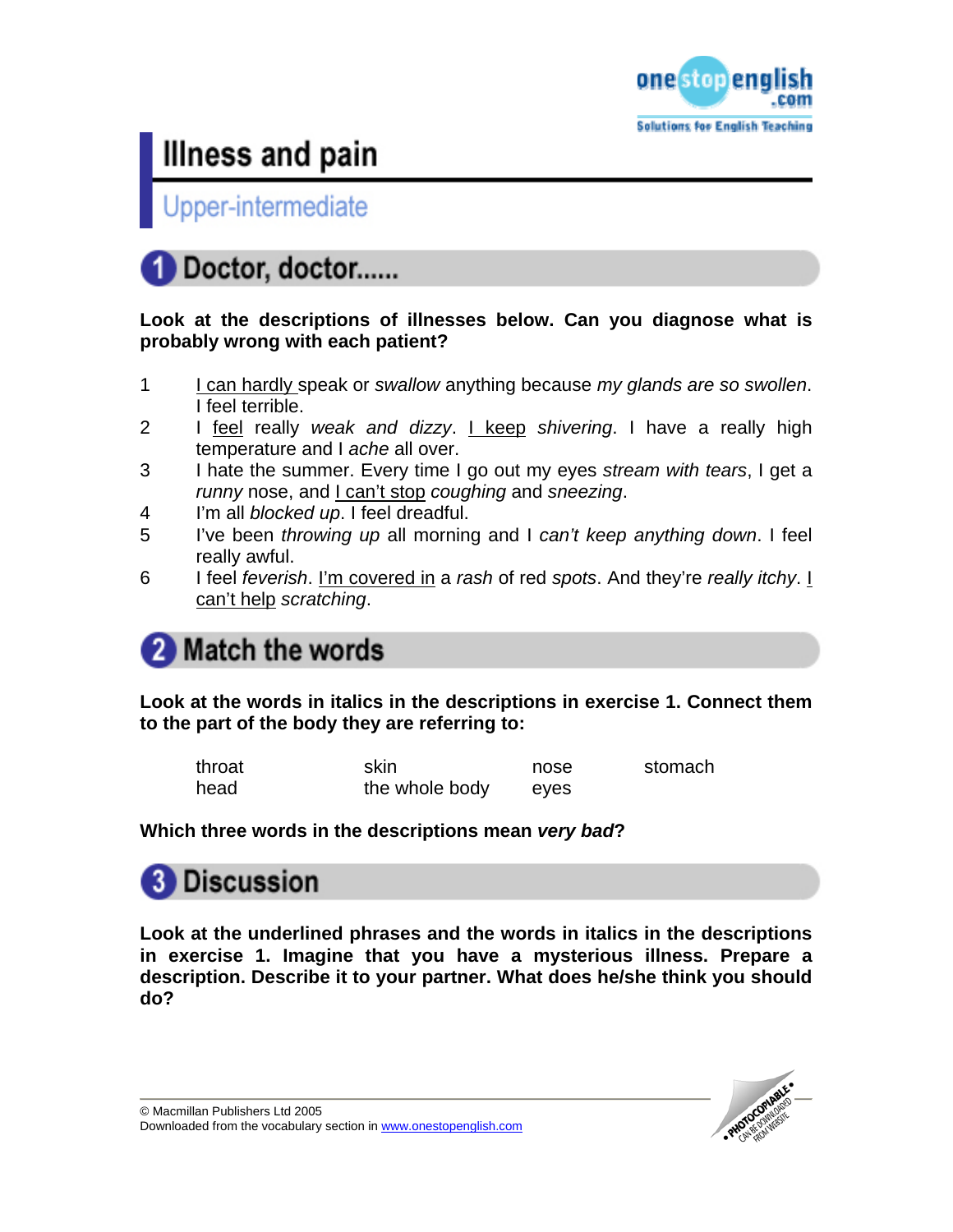

Upper-intermediate

### **Word classification**

**Look at how the words** *pain***,** *ache* **and** *hurt* **are used in the three sentences below:** 

- I've got back*ache*
- My back *hurts*
- I've got a *pain* in my back
- **1. Which of the words is a verb?**
- **2. Which one works as a suffix?**

**Look at the words below. Which of the words above can be used to describe pain in these places?** 

**For example, we often say** *I have a headache***, we sometimes say** *My head hurts***, but never say** *I have a pain in my head***.** 

| ear | stomach  | eve   |
|-----|----------|-------|
| leg | shoulder | chest |

### **5** Match the words

**Look at these phrases that a doctor might say to a patient during an appointment. What is the doctor describing? Match the phrase on the left to the words on the right.** 

- 1 Take this to the chemist's. ointment
- 2 Pop this in your mouth for a moment. pills
- 3 Take two twice a day. medicine
- 4 You should rub it on your chest. A set of the subset of the You should rub it on your chest.
- 5 You won't feel a thing. The state of the state of the state of the state of the state of the state of the state of the state of the state of the state of the state of the state of the state of the state of the state of t
- 6 Take a teaspoonful just before you go to bed. a thermometer
- 7 Stop eating cheese. It brings you out in spots. a prescription
- 8 I just need to check your lungs. Breathe in. The an injection
- 9 Don't come to see me, unless it's serious! an allergy

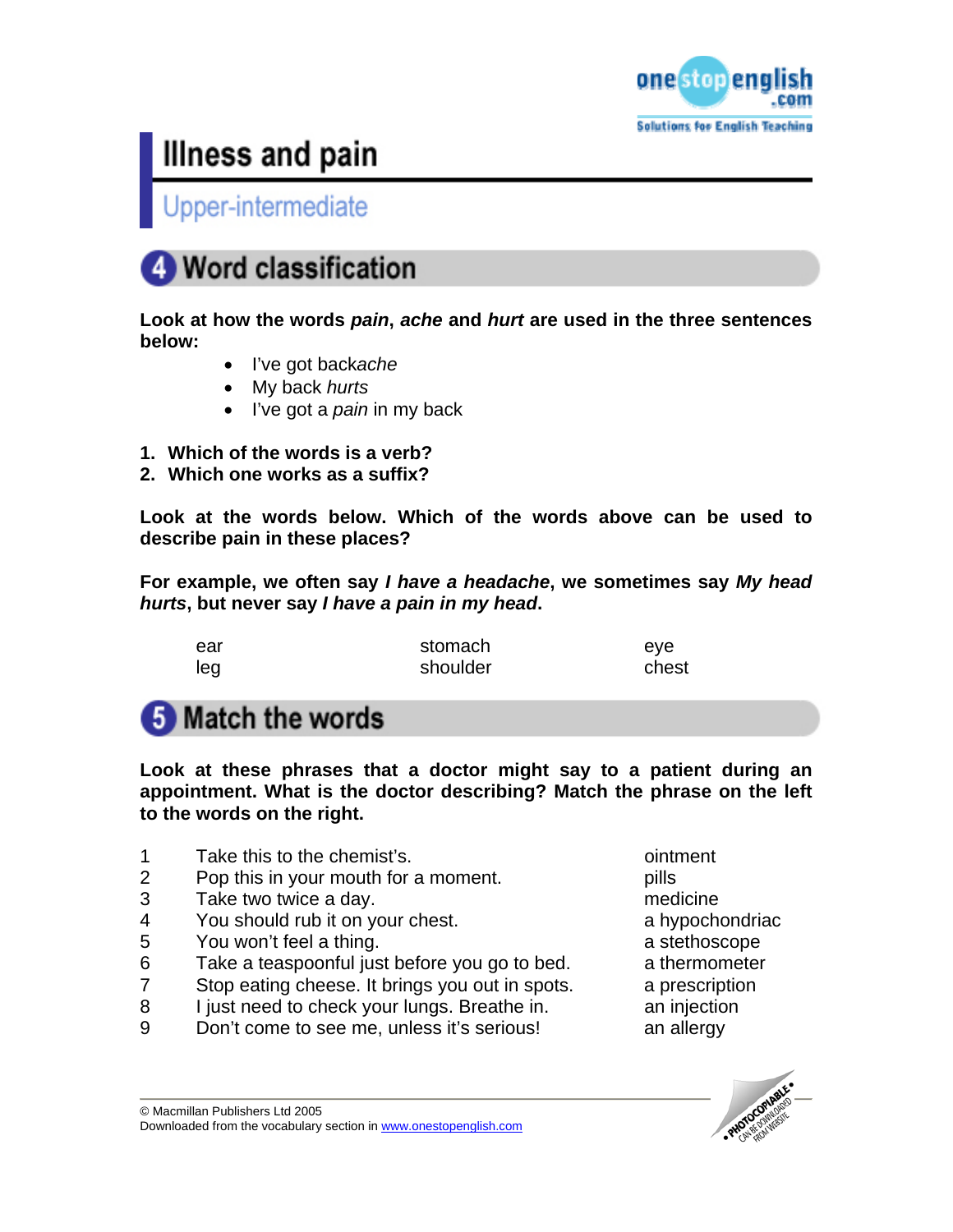

Upper-intermediate

### **6** Role play

**Work in pairs. Imagine that one of you is a doctor, and the other a patient. Turn the situation into a role play.** 

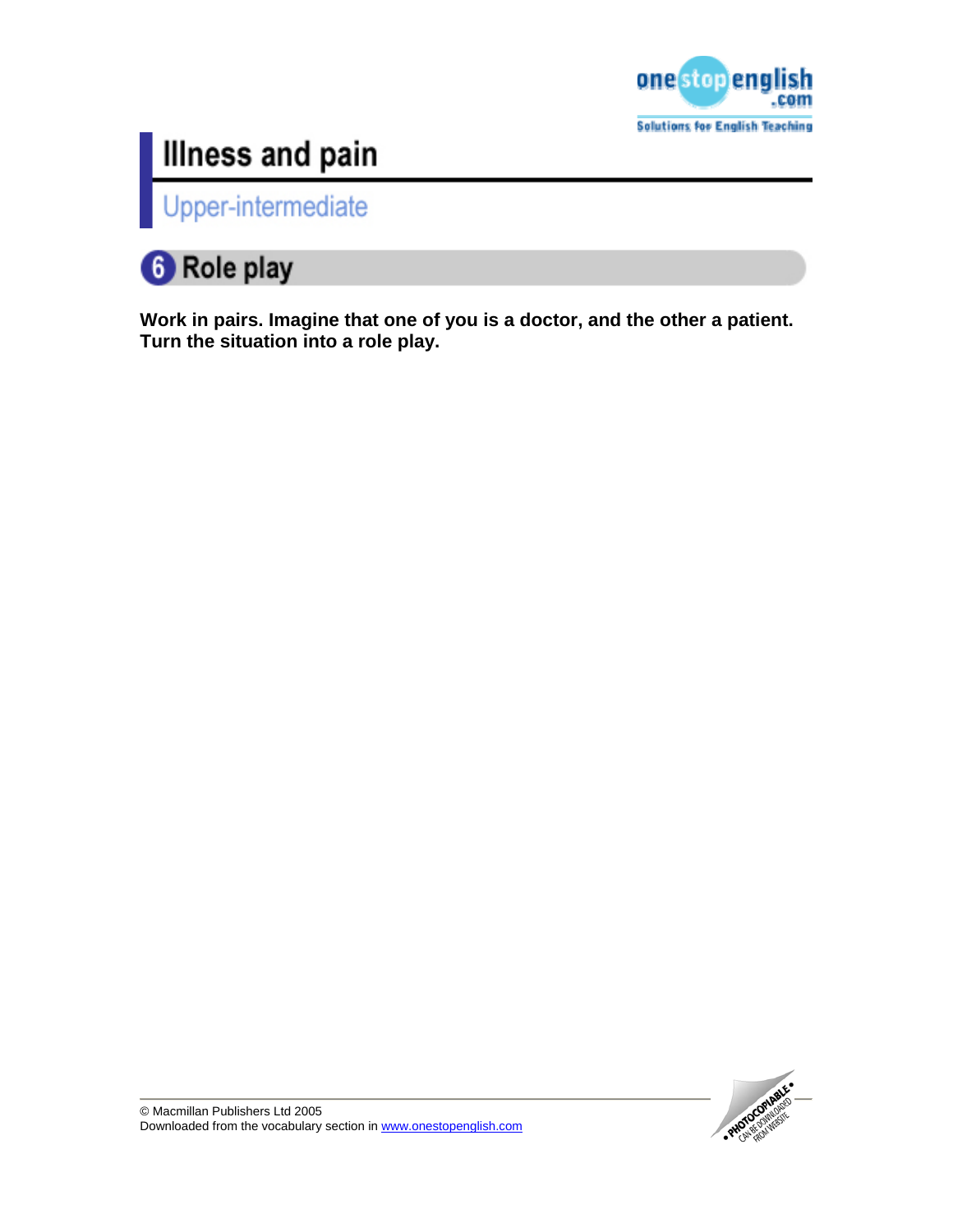

# Upper-intermediate

#### **Teacher's notes - Illness and pain (Upper-intermediate)**

**1 Lead in by asking the students how they feel today. Does anybody feel ill or a bit under the weather? Ask any students who say yes to describe their symptoms. Show some imaginary sympathy.** 

**Put the students in pairs to look at the descriptions of illnesses and guess which is being described. If your students find this difficult, you could write the names of the illnesses in random order on the board and ask students to guess from the list.** 

#### **Answers**

- 1. A very sore throat, so probably tonsillitis. 2. A very bad cold or probably flu (influenza).
- 
- 5. A stomach bug or food poisoning. 6. Measles or chicken pox.
- 
- 3. Hay fever. **4. A bad cold.** 
	-
- **2 Put the students in pairs to match the words in italics with the part of the body they are referring to. In the feedback, use mime to check that they understand the words.**

#### **Answers**

| Throat:         | swallow, my glands are so swollen, coughing |
|-----------------|---------------------------------------------|
| Skin:           | rash, really itchy, scratching              |
| Nose:           | runny, sneezing, blocked up                 |
| Stomach:        | throwing up, can't keep anything down       |
| Head:           | weak and dizzy, feverish                    |
| The whole body: | shivering, ache, feverish                   |
| Eves:           | stream with tears                           |

NB: *Terrible*, *awful* and *dreadful* mean *very bad*

**3 Give the students a few minutes to look at the underlined phrases and the words in italics, and to prepare a description of a mysterious illness. Ask them to describe it to their partner.** 

#### **4 Read through the sentences with the students and ask them the questions.**

#### **Answers**

*Hurt* is a verb here. Note, however, that *ache* can, less commonly, be used as a verb, for example, *my head aches*. *Ache* works as a suffix.

#### **Read through the example, then put the students in pairs to guess which words are most commonly used with which part of the body. Note that this involves having a real feel for the language, so the students will probably not know many of the answers.**

#### **Suggested answers**

Earache, my ear hurts, a pain in my ear are all possible, though the latter is less common. Stomach ache, my stomach hurts and a pain in my stomach are all possible.

My eye hurts is common. The others are not used.

My leg hurts is common. A pain in my leg is possible but less common.

My shoulder hurts and a pain in my shoulder are possible.

A pain in my chest is most common. My chest hurts is possible. We often talk about chest pain(s).